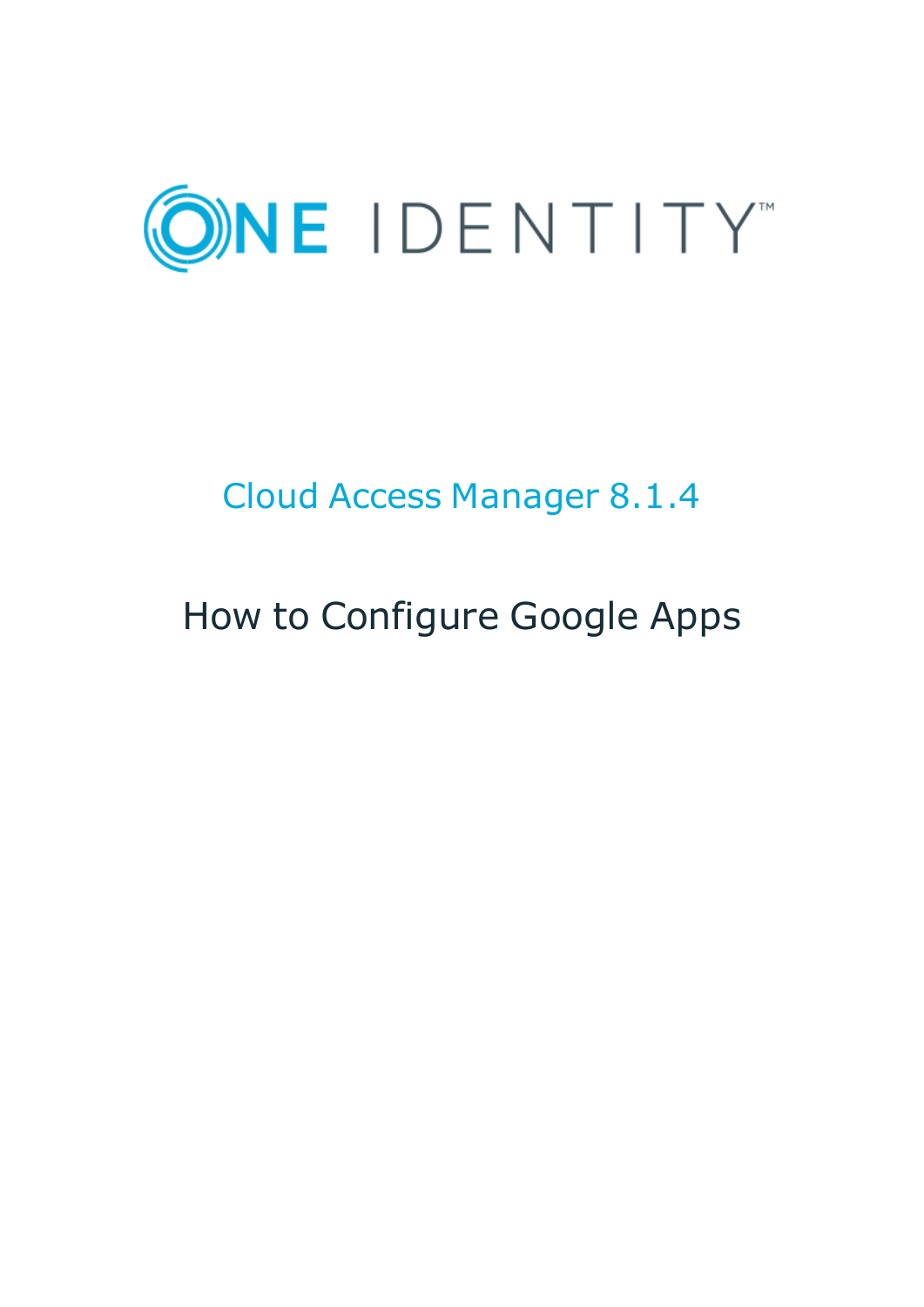### **Copyright 2018 One Identity LLC.**

#### **ALL RIGHTS RESERVED.**

This guide contains proprietary information protected by copyright. The software described in this guide is furnished under a software license or nondisclosure agreement. This software may be used or copied only in accordance with the terms of the applicable agreement. No part of this guide may be reproduced or transmitted in any form or by any means, electronic or mechanical, including photocopying and recording for any purpose other than the purchaser's personal use without the written permission of One Identity LLC .

The information in this document is provided in connection with One Identity products. No license, express or implied, by estoppel or otherwise, to any intellectual property right is granted by this document or in connection with the sale of One Identity LLC products. EXCEPT AS SET FORTH IN THE TERMS AND CONDITIONS AS SPECIFIED IN THE LICENSE AGREEMENT FOR THIS PRODUCT, ONE IDENTITY ASSUMES NO LIABILITY WHATSOEVER AND DISCLAIMS ANY EXPRESS, IMPLIED OR STATUTORY WARRANTY RELATING TO ITS PRODUCTS INCLUDING, BUT NOT LIMITED TO, THE IMPLIED WARRANTY OF MERCHANTABILITY, FITNESS FOR A PARTICULAR PURPOSE, OR NON-INFRINGEMENT. IN NO EVENT SHALL ONE IDENTITY BE LIABLE FOR ANY DIRECT, INDIRECT, CONSEQUENTIAL, PUNITIVE, SPECIAL OR INCIDENTAL DAMAGES (INCLUDING, WITHOUT LIMITATION, DAMAGES FOR LOSS OF PROFITS, BUSINESS INTERRUPTION OR LOSS OF INFORMATION) ARISING OUT OF THE USE OR INABILITY TO USE THIS DOCUMENT, EVEN IF ONE IDENTITY HAS BEEN ADVISED OF THE POSSIBILITY OF SUCH DAMAGES. One Identity makes no representations or warranties with respect to the accuracy or completeness of the contents of this document and reserves the right to make changes to specifications and product descriptions at any time without notice. One Identity does not make any commitment to update the information contained in this document.

If you have any questions regarding your potential use of this material, contact:

One Identity LLC. Attn: LEGAL Dept 4 Polaris Way Aliso Viejo, CA 92656

Refer to our Web site ([http://www.OneIdentity.com](http://www.oneidentity.com/)) for regional and international office information.

#### **Patents**

One Identity is proud of our advanced technology. Patents and pending patents may apply to this product. For the most current information about applicable patents for this product, please visit our website at [http://www.OneIdentity.com/legal/patents.aspx](http://www.oneidentity.com/legal/patents.aspx).

#### **Trademarks**

One Identity and the One Identity logo are trademarks and registered trademarks of One Identity LLC. in the U.S.A. and other countries. For a complete list of One Identity trademarks, please visit our website at [www.OneIdentity.com/legal](http://www.oneidentity.com/legal). All other trademarks are the property of their respective owners.

#### **Legend**

- **WARNING: A WARNING icon indicates a potential for property damage, personal injury, or death.**
- **CAUTION: A CAUTION icon indicates potential damage to hardware or loss of data if instructions are not followed.**
- IMPORTANT, NOTE, TIP, MOBILE, or VIDEO: An information icon indicates supporting Œ information.

Cloud Access Manager How to Configure Google Apps Updated - November 2018 Version - 8.1.4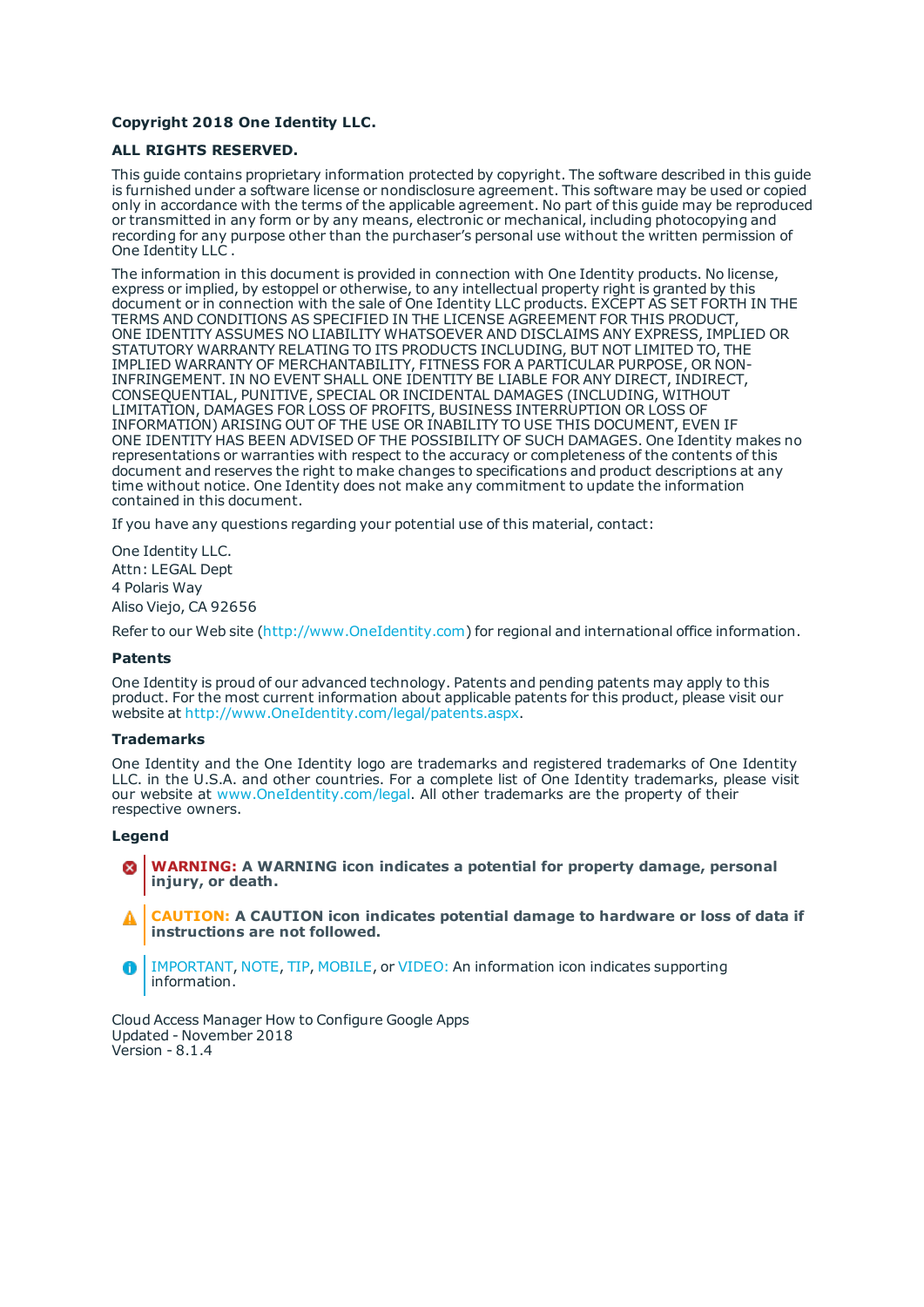### **Contents**

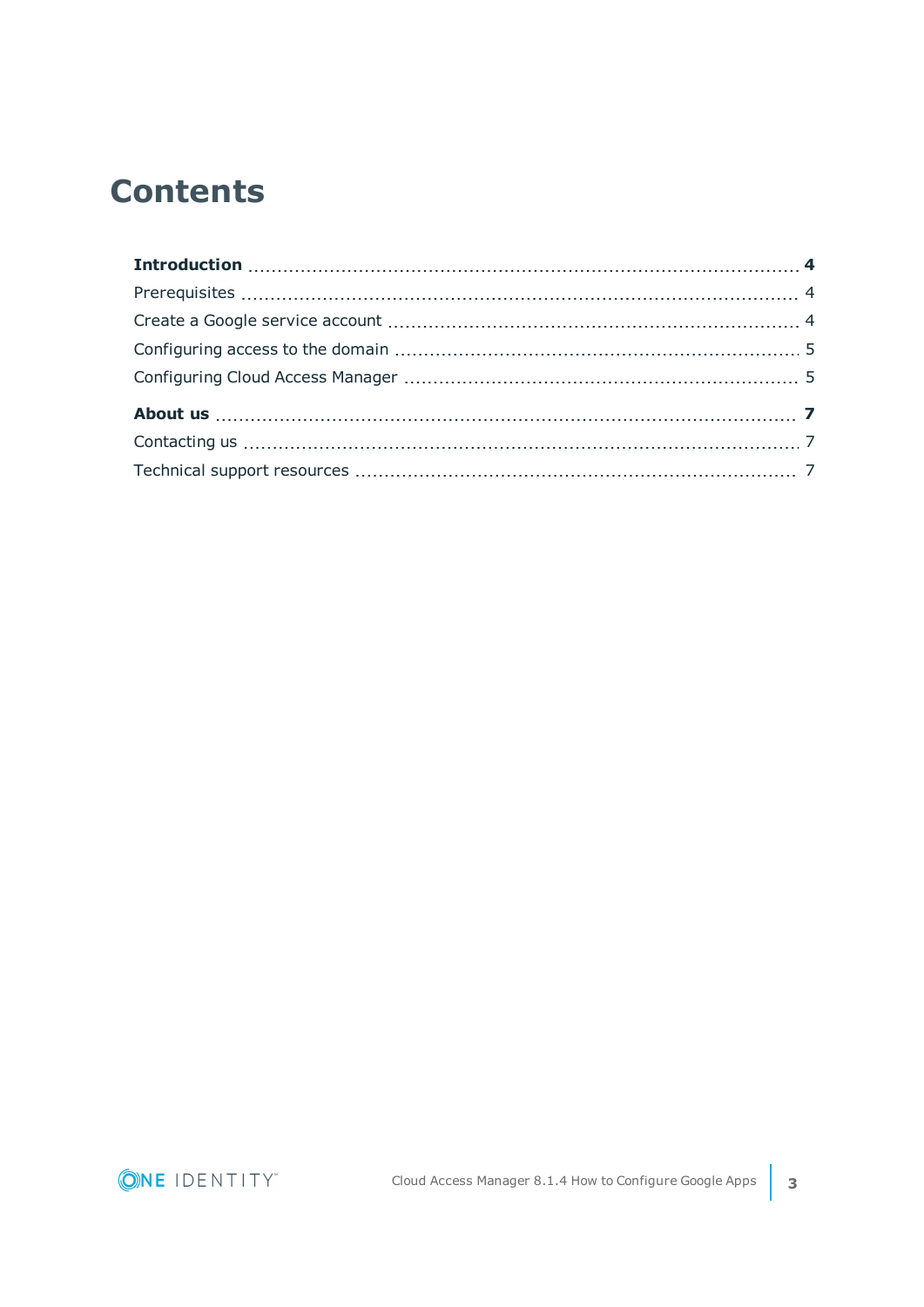# **Introduction**

<span id="page-3-0"></span>This guide describes how to configure Google Apps for use with Cloud Access Manager provisioning.

### <span id="page-3-1"></span>**Prerequisites**

Ensure that the following prerequisites are met before configuring Google Apps provisioning in Cloud Access Manager.

You will need:

- a. Access to the Google Developer Console, this is available to anyone with a Google account.
- <span id="page-3-2"></span>b. A Google Apps domain.

### **Create a Google service account**

### *To create a Google service account*

- 1. Go to the Google Developers Console [\(https://console.developers.google.com](https://console.developers.google.com/)) and log in if required.
- 2. Create a new project named **CAM Prov**.
- 3. Select **Google APIs**, and then under **Google Apps APIs**, click **Admin SDK** and then **Enable**.
- 4. Select **Go to Credentials**, then click **service account**.
- 5. Click **Create Credentials**, select **Service account key** and save your downloaded JSON file. You will need this when you configure Cloud Access Manager.
- 6. In **Service accounts**, click **Edit** on your **Service account name**.
- 7. In **Edit service account**, select **Enable Google Apps Domain-Wide Delegation** and then **Save**.

⋒ NOTE: Domain-wide delegation needs to be enabled for the Service Account before the Client Id is accepted in the Authorized API Clients list within the Google Apps Business site.

8. Select your **Service Account** and then click **View Client ID**, copy the **Client ID**, you will need this to grant access to your Google Apps domain.

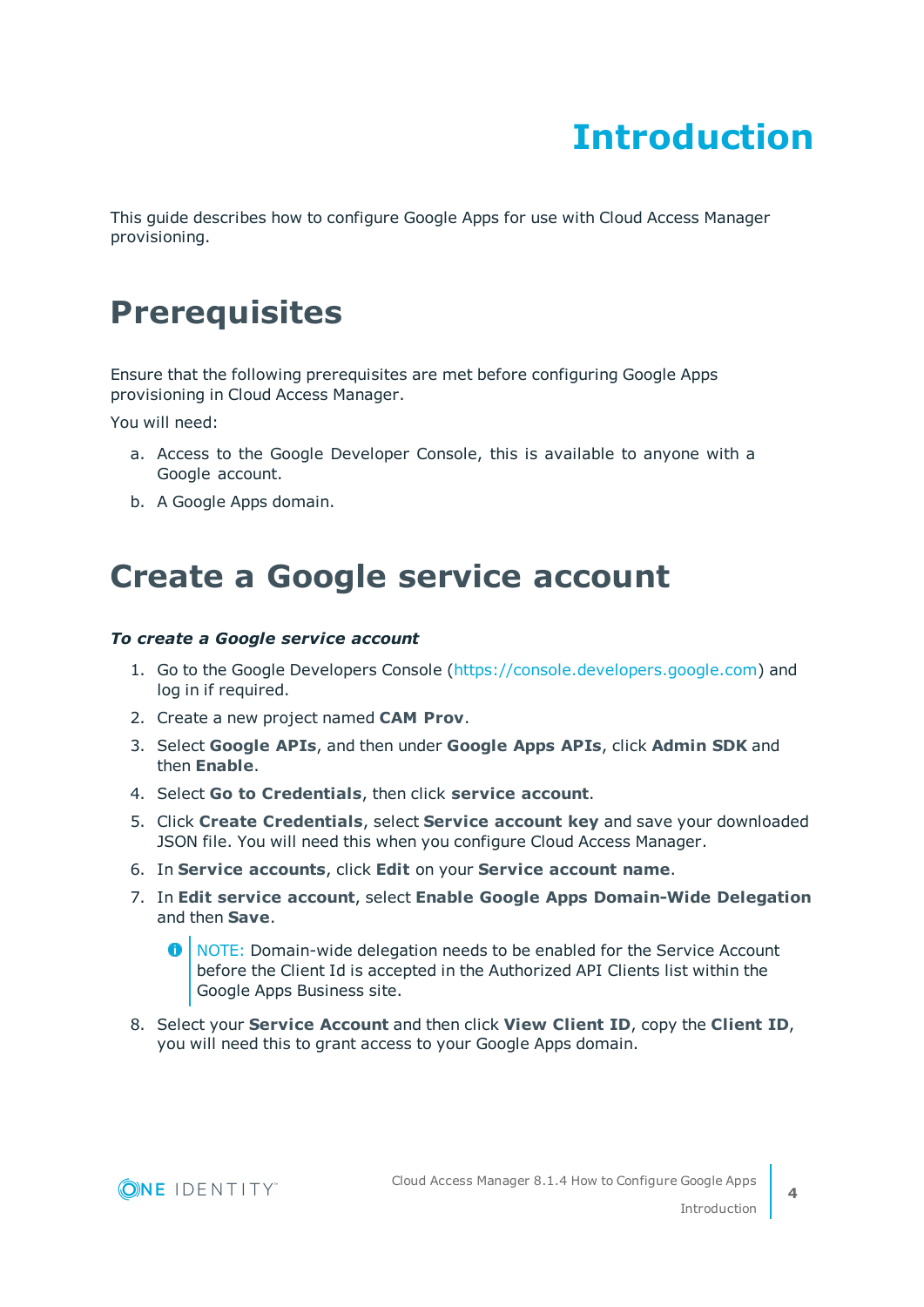## <span id="page-4-0"></span>**Configuring access to the domain**

### *To configure access to the domain*

- 1. Go to the Admin console for your Google Apps domain.
- 2. Select **Security**.
- 3. If **Advanced settings** is not displayed, click **Show more** and then click **Advanced Settings**.
- 4. Under **Authentication** click **Manage API client access**.
- 5. Paste the **Client ID** from the Service Account into the **Client Name** textbox.
- 6. In the **One or More API Scopes** textbox enter <https://www.googleapis.com/auth/admin.directory.user> and then click **Authorize**.

### <span id="page-4-1"></span>**Configuring Cloud Access Manager**

### *To configure Cloud Access Manager*

- 1. Log in to the Cloud Access Manager Administration Console using the desktop shortcut **Cloud Access Manager Application Portal** and select **View and Edit** from Applications.
- 2. Choose **Edit Application** for your **Google Apps** application and then **User Provisioning**.
- 3. Select **Enable Provisioning to Google Apps?**
- 4. Complete **Your Google Domain Name**.
- 5. Import the **Google Service Account Email address** and the **Google Service Account Private Key** from the JSON file downloaded when you created the service account.
- 6. Enter a **Google Service Account Username** with appropriate privileges to perform the provisioning task; this user will be impersonated by the service account.

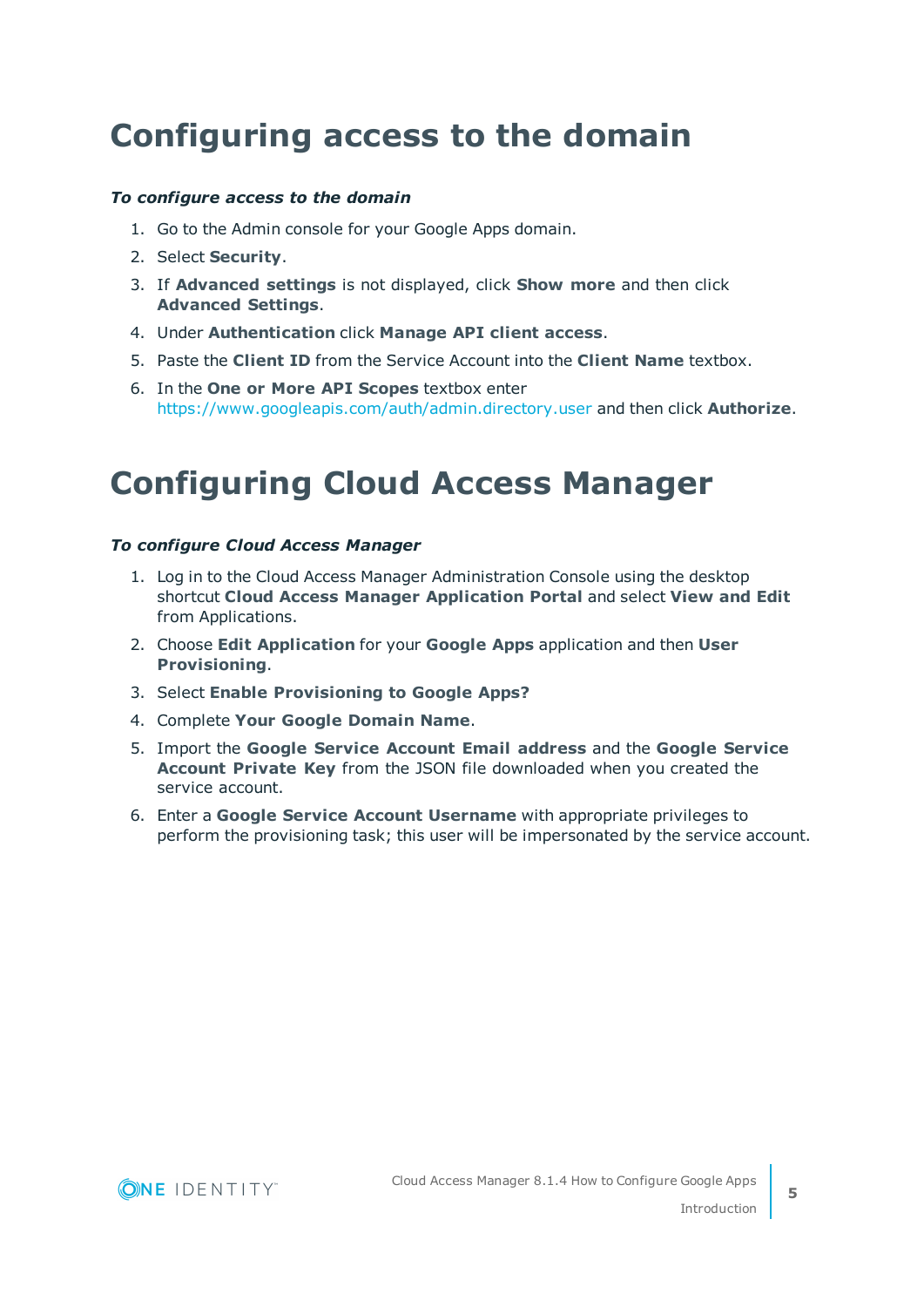### 7. Click **Test Connection** to check all has been configured correctly.

#### Google Apps Provisioning

Cloud Access Manager can create users at Google Apps if they do not already exist.

#### ■ Enable Provisioning to Google Apps?

Your Google Apps Domain Name

googledomain.com

#### Google Apps Service Account Email Address

3637823467-o3n4ndhfh4h5nfh4peywyur49340@developer.gsmek

Google Apps Service Account Username

admins@googledomain.com

Google Apps Service Account Private Key

----- BEGIN PRIVATE KEY--hUSPSNakdDHSHInSHDJnAE6SIDNjdhdisSDHDJAHkdhiS538HSKAJDFBAhdgsE hUSPSNakdDHSHInSHDJnAE6SIDNjdhdisSDHDJAHkdhiS538HSKAJDFBAhdgsE<br>bEhljshUSPSNakdDHSHI/nSHDJnAE6SIDNjdhdisSDHDJAHkdhiS538HSKAJDFBA

Import private key and email from a json file

Browse...